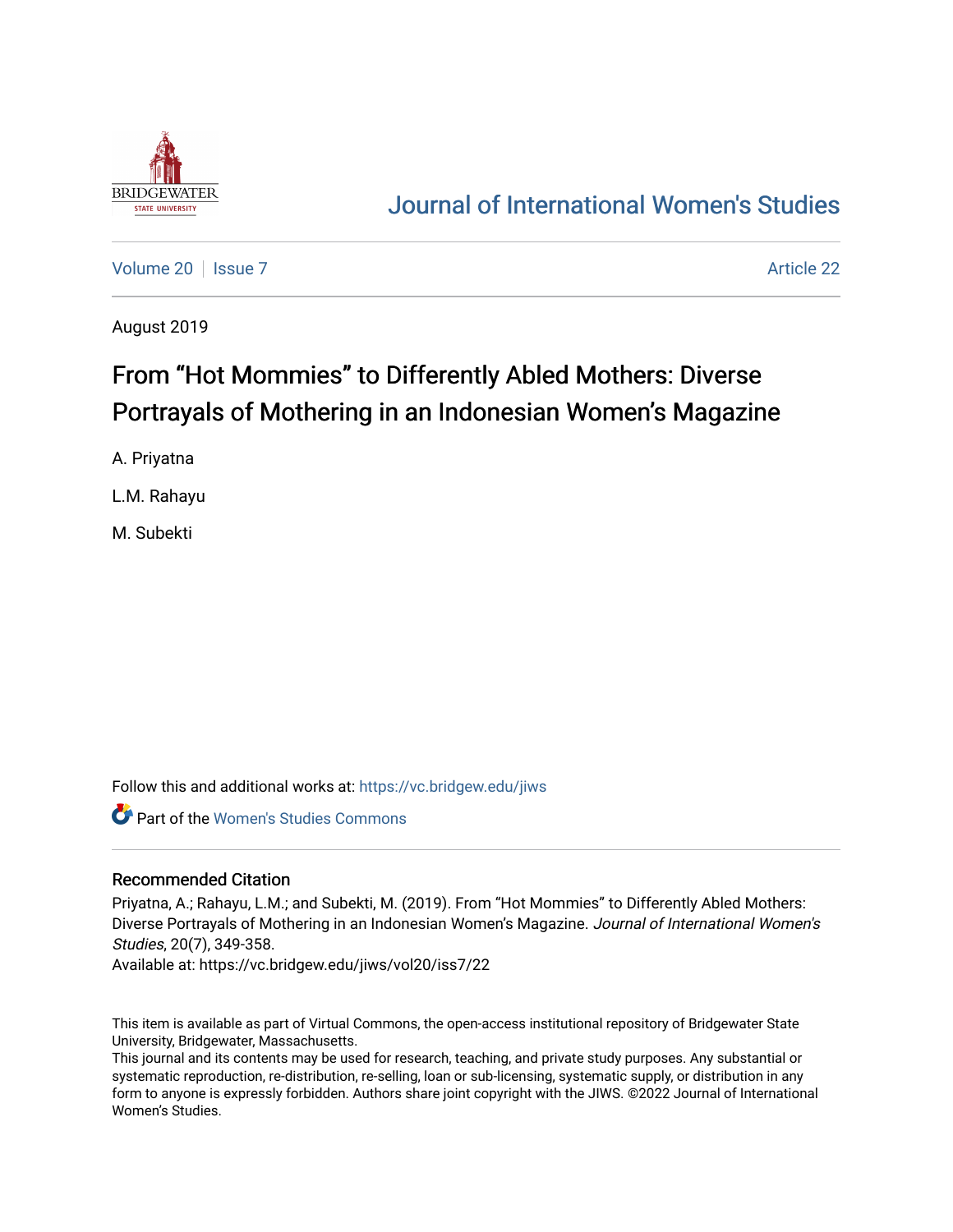Priyatna et al.: Diverse Portrayals of Mothering in an Indonesian Women's Magazine

journal and its contents may be used for research, teaching and private study purposes. Any substantial or systematic reproduction, re-distribution, re-selling, loan or sub-licensing, systematic supply or distribution in any form to anyone is expressly forbidden. ©2019 Journal of International Women's Studies.

# **From "Hot Mommies" to Differently Abled Mothers: Diverse Portrayals of Mothering in an Indonesian Women's Magazine**

By A. Priyatna<sup>1</sup>, L.M. Rahayu<sup>2</sup>, M. Subekti<sup>3</sup>

### **Abstract**

 $\overline{a}$ 

Mothering and motherhood are among two key components of the construction of femininity. This study examined how mothering is embodied and performed by various women in *Femina*, Indonesia's most popular women's magazine, which targets primarily middle- or upper-middle-class women in their twenties and thirties. The sample set consisted of 17 portrayals of women as mothers in *Femina* during the years 2015 and 2016. We found that *Femina* depicts various ways in which women can function as mothers while remaining contented and balancing their different roles; in doing so, the magazine encourages a feminine and feminist celebration of mothering. *Femina*'s representations allow for the bridging and embracing of differences while at the same time constructing an ideal notion of femininity that highlights women's ability to be successful in each of the multiple domains they enter, including their role as a mother.

*Keywords:* feminist mothering, Indonesian celebrities, women's magazines, representation, work-life balance

#### **Women's magazines and the discourse of motherhood**

It is widely recognized that women's magazines contribute significantly to the construction of women's understanding of femininity and their sense of identity. Media sources aimed at female audiences present varied images of women, thereby defining gender construction across races, classes, geographic settings, and socio-cultural norms. The practice of reading magazines thus facilitates an ongoing interplay between publications and their readers' everyday lives. Brita Ytre-Arne (2012) has shown that readers of women's magazines superimpose their own experiences on their practice of magazine reading; her research found that women "formulated narratives about their own identities, and they drew on various discourses that placed women's magazines in relation to their subjective experiences of ordinary everyday life" (2012, p. 237). Thus, the impact

1

<sup>1</sup> Aquarini Priyatna is currently teaching in the Department of Literature and Cultural Studies, Universitas Padjadjaran, Indonesia. She holds a Master's degree from the Institute for Women's Studies Lancaster University, UK (2002) and another Master's Degree from the Women's Studies Post-Graduate Program, Universitas Indonesia (2003). She completed her PhD, which looked at celebrity auto/biographies, at the Center for Women's Studies and Gender Research, Monash University, Australia. [aquarini@unpad.ac.id](mailto:aquarini@unpad.ac.id)

<sup>&</sup>lt;sup>2</sup> Lina Meilinawati Rahayu is the head of the Indonesian Studies Program, Faculty of Cultural Sciences Universitas Padjadjaran, Indonesia. She earned her Bachelor's degree in Indonesian Literature from Universitas Padjadjaran working on translated dramas. Her master's degree, which she obtained at Universitas Indonesia, also looked at Indonesian dramas. She completed her doctoral degree in performance art at the Universitas Gadjah Mada discussing the adaptation of text into performance.

<sup>3</sup> Mega Subekti is a junior lecturer in the Department of Literature and Cultural Studies, Faculty of Cultural Sciences Universitas Padjadjaran, Indonesia. He holds a Master's degree in Contemporary Literature. His current designation is on French Literature and Cultural Studies.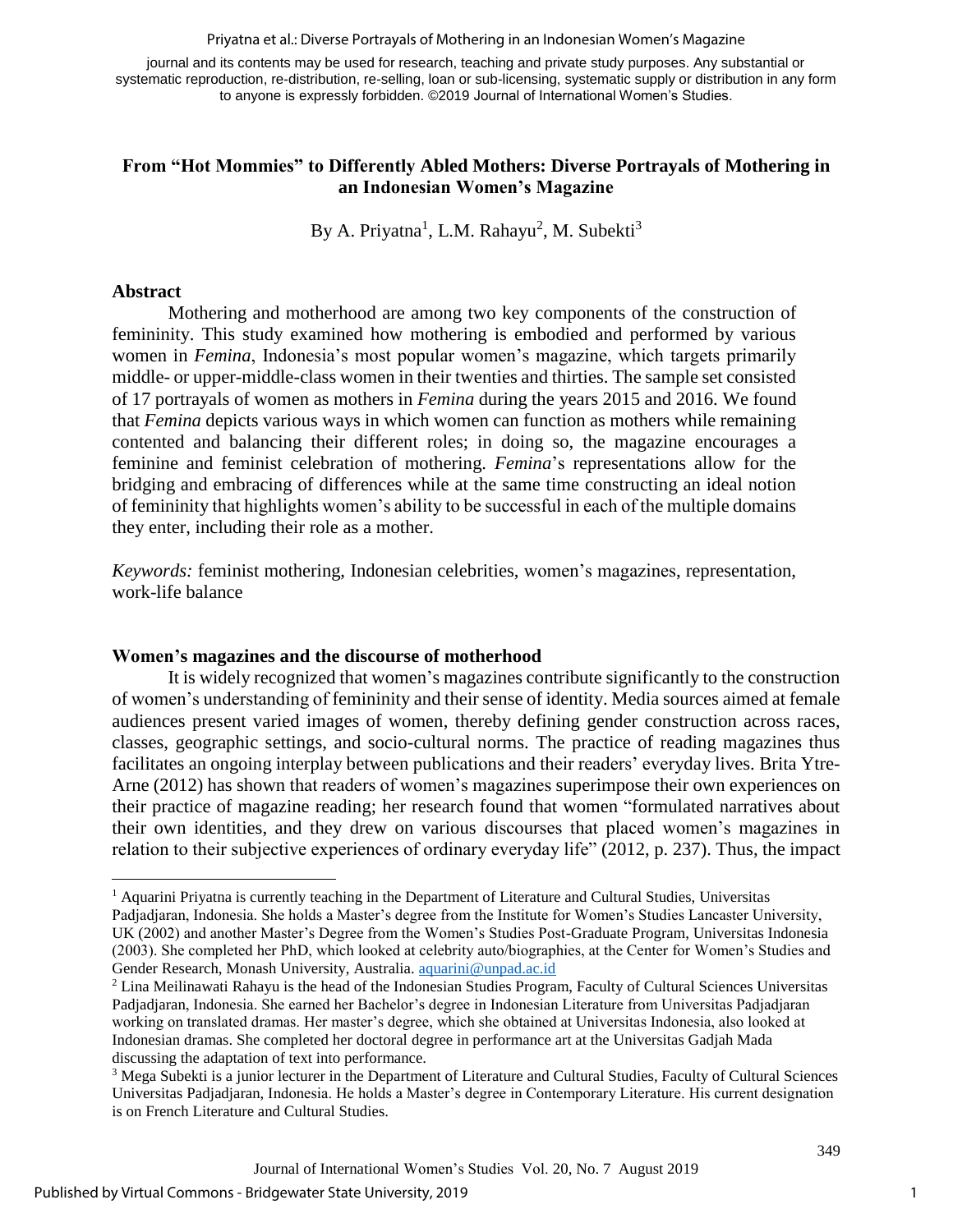of reading a particular women's magazine is not simply passive but more reflective and dialogic.

In Indonesia, *Femina* is consistently considered the most influential women's magazine (Nusaresearch, 2013). Its parent company, the Femina Group (n.d.), has expanded into a major corporation that produces 14 magazines and also operates various other businesses such as a creative boutique, an event organizing business, and a radio station. Established in 1972, *Femina* was described by Rhenald Kasali (1998, p. 153) as "the best magazine in its class" due to its advertising turnover and high circulation. On its webpage, *Femina* boasts that it has "grown to become a trusted media group as the contents are on a par with Indonesian values" ("Femina Group,").

But that last phrase calls for further inquiry. What does it mean to be a woman with "Indonesian values" or to be a mother in the Indonesian context? This paper seeks to answer that question by examining motherhood as portrayed by *Femina* during the years 2015 and 2016.

*Femina* clearly targets adult women of reproductive age, as most of its readers are in their twenties and thirties (Nusaresearch, 2013). Nusaresearch found that eight of every ten middle- and upper-class Indonesian respondents were aware of *Femina*. Most of the magazine's readers appear to be middle- or upper-middle-class women juggling both mothering and a career.

Nusaresearch (2013) further found that 83% of the respondents identified "good articles" as the main reason why readers choose a magazine. Therefore, we can conclude that ideas about gender construction are disseminated across a society and produce social reactions through the articles contained in women's magazines. These publications have the potential to establish, stabilize, negotiate, or even resist and subvert normative gender construction patterns.

According to Ardaneshwari (2013), Indonesian women's magazines fall into three major categories with regard to how they portray the relationship between career and family roles. The first group of magazines positions women as "domestic goddesses" and full supporters of their husband's career. Second, some magazines depict women as subjects responsible for making their own life choices, including those pertaining to domestic and career roles. The third category describes an image of "superwomen" who can maintain a successful career and also perform flawlessly in caring for their family. In any case, it is impossible for a women's magazine to say nothing about the controversial issue of women's roles; on the contrary, how its articles portray the domestic sphere necessarily implies a particular set of values regarding women's position as wives and mothers.

Given these multiple categories of women's magazines, we realize that analyzing only the most influential one, *Femina*, does not provide a comprehensive representation of how women's magazines in Indonesia view mothering. However, since *Femina* is the flagship publication of an established women's media network that also produces other magazines for women, it is useful to consider how this magazine's feature articles depict mothering in everyday life. Not all the women highlighted in *Femina* are celebrities in the sense of having attained considerable fame in Indonesian popular culture, but all of them have accrued some public recognition. In this paper, we use a broad definition of celebrity, following Marshall (2000), who argued that "celebrity can be thought of as the general and encompassing term, whereas concepts of hero, star, and leader are more specific categories of the public individual that relate to specific functions in the public sphere" (2000, p. 7).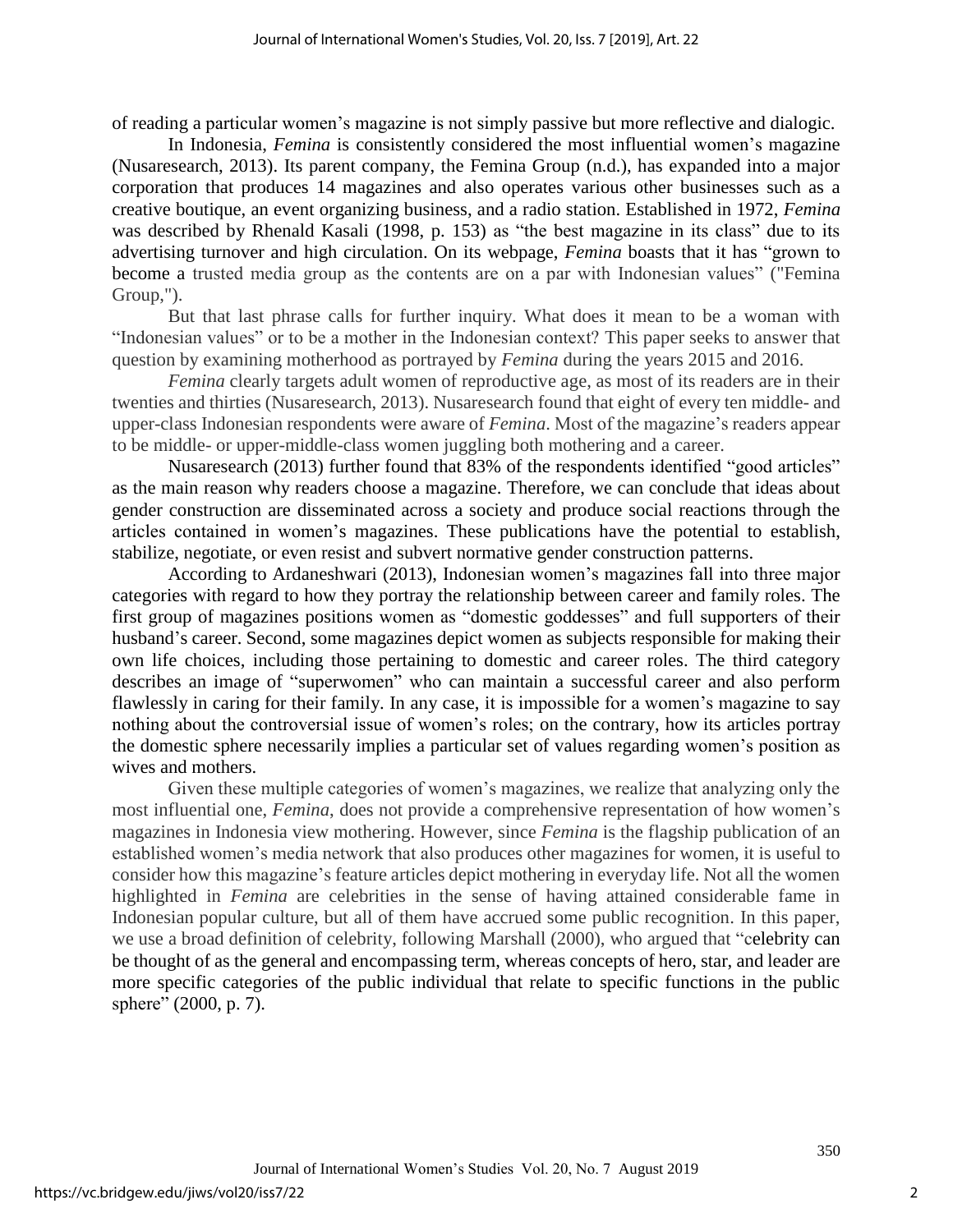#### **Portrayals of mothering in** *Femina*

By reviewing selected issues of *Femina* from the years 2015 and 2016, we considered how the magazine portrayed female celebrities in their roles as mother, wife, and public figure. We focused on narratives that can be considered biographical or autobiographical, to ensure that they provided a relatively complete narrative of the lives portrayed and of the practice of mothering, regardless of the type of article. In *Femina*, life narratives, albeit ephemerally, are presented in several types of articles. For example, *Selebritas* (Celebrity) covers women who are making a name for themselves in the entertainment industry, while *Profil* (Profile) describes high-achieving women in other industries. The *Cerita Sampul* (Cover Story) generally features well-known Indonesian women. These narratives and even some advertorials (ANZ and Prasetiya Mulya) portray women's lives in inspiring ways, depicting them as both successful career women and (almost) perfect mothers and wives who can seamlessly navigate their multiple roles and still manage to look presentable.

Whereas the best-known celebrities covered in *Femina* are in various entertainment fields, the professionals are active in a wide range of careers such as stockbroker, architect, writer, banker, and activist. These responsibilities suggest time-consuming types of work that require mothers to be away from home. Thus, these women may not be able to attend consistently to their children and domestic chores, creating a critical tension between the public and the private parts of life, or between the mother and the career woman.

Our sample consists of 17 portrayals of female mothers, selected because their stories not only identify them as mothers but also discuss how they mother. *Femina*'s usual practice, as with most print and online tabloids, is to give each woman's age when first introducing her. As a result, we know that three of the women featured are in their twenties, six in their thirties, and four in their forties. The age of four other women is not given, but Internet research identified one of them as in her thirties. The women featured in *Profil* are mostly professional career women in their thirties (two cases) and forties (four cases). The celebrities featured in *Selebritas* are in their twenties (two women) and thirties (four women). Five female mothers are featured in three different advertisements, along with other women who are not included in the analysis because they are not portrayed as mothers. The only non-Indonesian mother is Marina Ivie, featured in *Kisah Sejati*. She is also the only differently abled mother portrayed in this selection of issues and one of the two single mothers along with Rita Padawangi, who appears in a *Profil*. All women except one have children of their own; the exception is Gista Putri, a celebrity who married a single father with four teenage to grown children. Gista is an interesting case because the age difference between her and her oldest stepchild is only seven years.

#### **"Hot mommies" and the postfeminist ideal balance**

In its edition issue No 37 published in September 2016, *Femina* placed on its cover three celebrities who were also mothers. The tag line read, "Mamah Muda Rules: *Anak, Karier, Eksis*!" *Mamah muda* literally means *young mother*. Often shortened to *Mahmud*, it refers to mothers of young children who maintain some physical attractiveness and beauty; thus, a suitable English equivalent is "Hot Mommies." *Femina* actually uses that English-language term in the *Selebritas*  feature in this edition, although it prefers the Indonesian term *mamah muda<sup>4</sup>* in other articles.

 $\overline{a}$ 

<sup>4</sup> We translated all quotations from Bahasa Indonesia into English. Words or phrases originally written in English in the magazine are noted in italics, as are words that we present in the original Bahasa Indonesia language.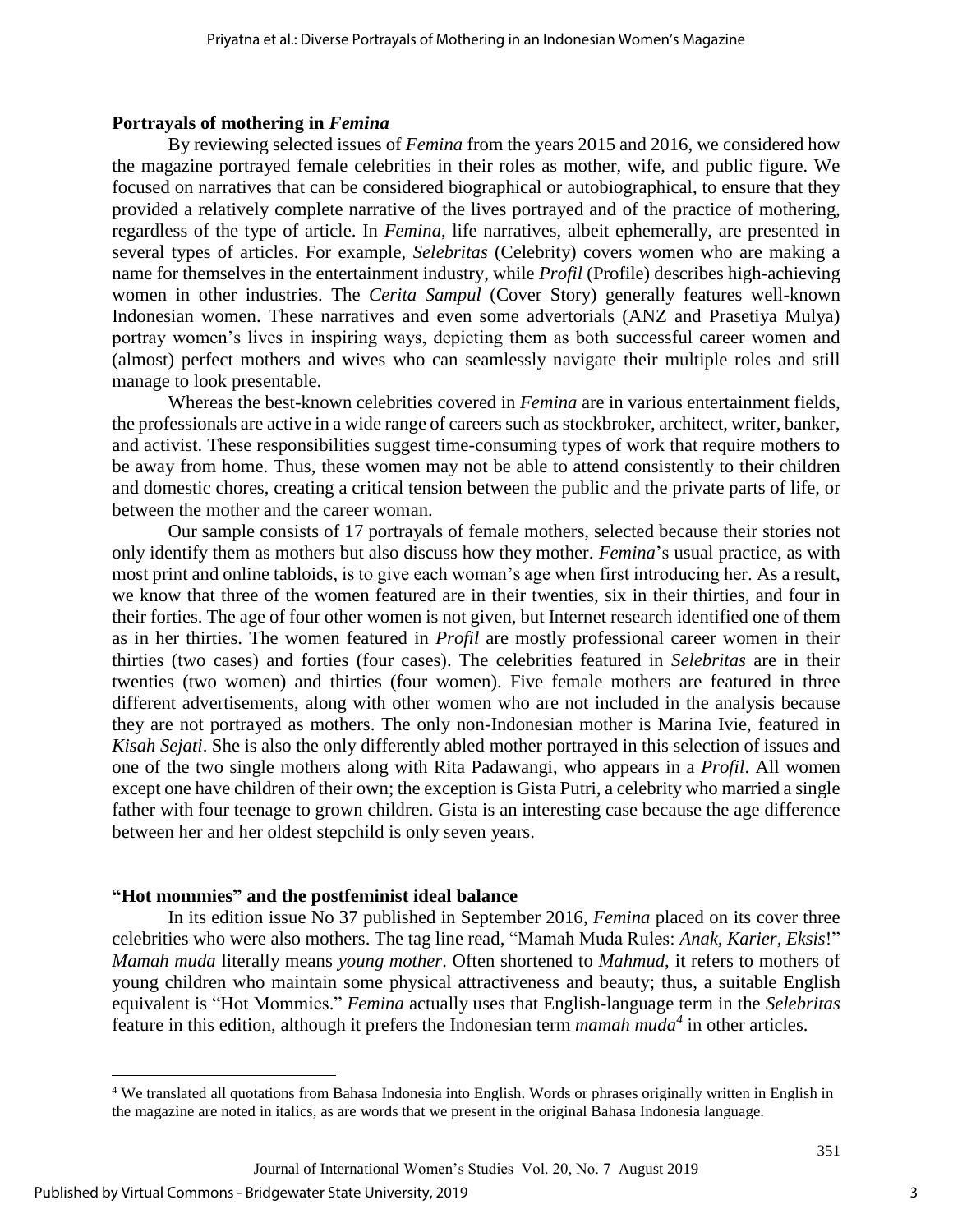To shed the light on the phenomenon of *mamah muda*, *Femina* also published a related article by a male standup comedian, Soleh Solihun. His article, entitled "*Mamah Muda: Matang dan Menggemaskan*" (*Mamah Muda*: Mature and Adorable), contends that the term is more correctly translated and understood as "yummy mummy" or "milf" than as a compliment for a capable mother. Solihun (2016, p. 79) stated as follows:

It's true, the primary reason why a woman with children can be called *mamah muda* is physical attractiveness. What can I say? That's life. Ha ha ha. […] I am sorry for being Mr. Wise Man. Besides, we cannot really judge a person's personality in a short time and in just one glance, unlike judging physicality [attraction]. We can easily decide whether a person is attractive with just one glance.

It was not easy to read this piece without feeling slightly offended. In many parts of the articles, although Solihun seemed to want to compliment the *mamah muda*, he does so at the expense of other women who do not qualify for this category. For example, he stated, "Women over forty, even if they have children under five, are no longer worthy to be called *mamah muda* … simply because they are old" (Solihun, 2016, p. 79). He further emphasized that to be a *mamah muda*, one must be not only young and beautiful, but also ready to care for one's children and husband. Solihun (2016, p. 79) wrote as follows:

While men are happy to see their wife being successful in her own respective work, they are happier to see her being successful and still also being a good mother for their children. Not only that, but men want to be cared for by their partner. Seeing a *mamah muda* who is capable of caring for the children makes men feel safe and comfortable, and that they will be well taken care of as well.

Solihun's comments confirm Lawler's (2000) argument that in essence, mothering is about meeting children's needs, to the extent that "good mothers give children what they need (principally attention, unconditional love, communication, freedom), while bad mothers either fail to give their children these things or give them too much of them" (2000, p. 125). For Lawler, needs are constructed and socio-culturally bound. Following Woollett and Phoenix, Lawler (2000) contended that mothering, even when primarily understood in a relatively neutral way as meeting people's needs, is a gendered position assigned to women. Mothers are expected to serve not only their children's needs, but also those of their husbands. In this way, "wifing" is another form of mothering, as Solihun's observations clearly indicate. Being a good wife and a good mother, dutifully caring for both husband and children, go together.

Within the same issue of *Femina*, the main feature, *Selebritas*, opens with a statement that three celebrities "can be considered a representation of the daily life of contemporary young mothers—busy with their career, capable in taking care of their children, and still looking awesome" ("Hot Mommies! ," 2016). The word *still* implies wonder or surprise that a woman can continue to appear attractive after giving birth. The implied message is that women naturally become fat, ugly, and boring after childbirth, or perhaps even simply after getting married. In celebrity culture, being a physically desirable and publicly active mother is a prerequisite for the construction of a woman's celebrity status. Appealing appearance is also a key factor in what Jorie Lagerwey (2017) described as "Brand Mom." In this case, almost without exception, celebrities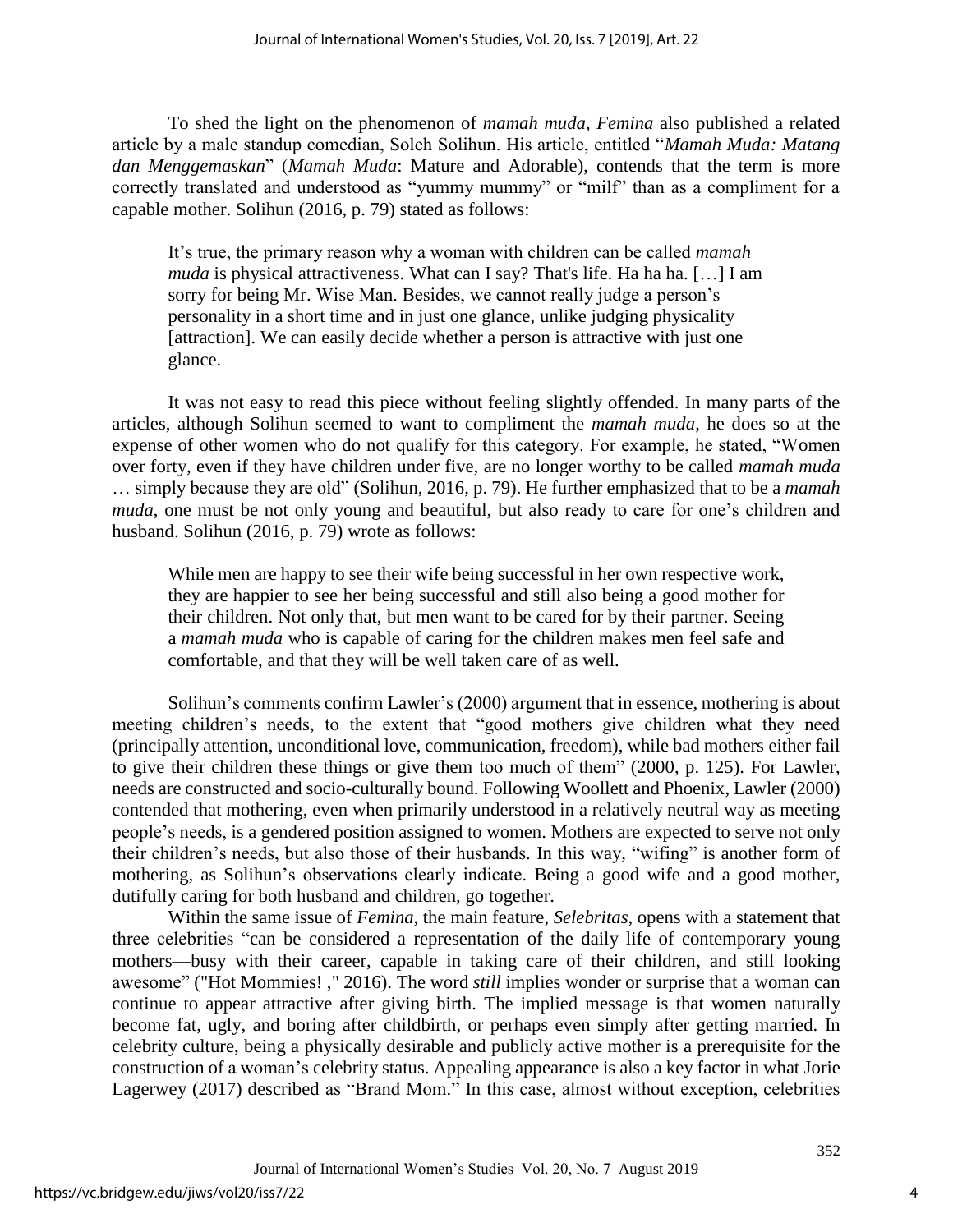need to brand themselves as a different kind of mother, highlighting the distinctive features that distinguish them from other celebrities and other women generally. In their ability to juggle their domestic and public roles as well as maintaining their appearance, they present themselves as extraordinary, yet they are also ordinary as shown by their submission to the natural and normative role of being a mother. As Dyer (2001) and Redmond (2006) argued, the intertwining of ordinariness and extraordinariness is among the key factors by which celebrities can commodify their celebrity status.

In *Postfeminist Celebrity and Motherhood: Brand Mom*, Lagerwey (2017) discussed how the media increasingly portrays and constructs female celebrities in the context of motherhood and how those celebrities (minor and major) use motherhood as a way to brand themselves. Among the prominent examples, Lagerwey cited Jessica Alba, Gwyneth Paltrow, Kim Kardashian, and Kate Middleton. For these celebrities, motherhood does not simply refer to a reproductive moment; it is, more importantly for their careers, an "entrepreneurial opportunity" to reinvent themselves. They balance their image between the emancipated feminist subjects and the postfeminist women who embrace their wom(b)anhood, engendering what has been called a "mommy culture."

Following Lagerwey (2017), we argue that this mommy culture has elevated a mother's role into a certain formulation for the purposes of self-branding. Mothers can now recreate themselves as proponents of different political and/or commercial agendas, while continuing to be represented as an ideal mother. One example is the *Femina* narrative about Cathy Sharon, which introduces her with the following paragraph:

Her role as a mother has ignited Cathy Sharon's (33) passion for a healthy lifestyle for her family. Not stopping there, she feels driven to develop her *Brassica oleracea* ocephala [Indonesian for kale] business and its other processed products to boost the campaign for healthy eating habits (Fausto, 2016b, p. 48).

Here, Cathy Sharon was using her motherhood to brand her business by establishing the idea that the business was based on her maternal love for her children. The healthy lifestyle she promotes is grounded in her role as a mother. This situates her public role within the domestic domain, thereby making her ambition and aspirations more acceptable.

The same can be said of Linda Lee, who is branded "Mama Trader" to underscore her success as a trader and as a mother. "Being a housewife does not hinder her from inspiring other people to obtain wealth through stock investments" (Fausto, 2016a, p. 56). Although the stock market is largely a male-dominated sphere, her work there is toned down by the brand name Mama Trader, making trading more women-friendly and her own work thereby feminized. Both Cathy Sharon and Linda Lee represent "Brand Mom" in the sense that "images of 'real' moms are used to create personal brands and sell lifestyles either via advertising or consumer products" (Lagerwey, 2017, p. 10).

The emphasis on the role of women as ever-present mothers has formed what Douglas and Michaels (2004) defined as the "new momism, [...] a highly romanticized and yet demanding view of motherhood in which the standards for success are impossible to meet" (2004, p. 4). As Ardaneshwari (2013) pointed out, such an ideology that urges women to aspire for superwoman status, performing flawlessly in both the public and domestic domains, is oppressive. Still, just like the global media, the Indonesian media sell the idea of a "superwoman" or even a "super mom" who is not only successful in the public realm but also a very capable homemaker. All that is, of course, in addition to being "hot" as well. After all, our contemporary life is flooded with media images showing how celebrities can, seemingly with ease, develop "post-baby hot bods."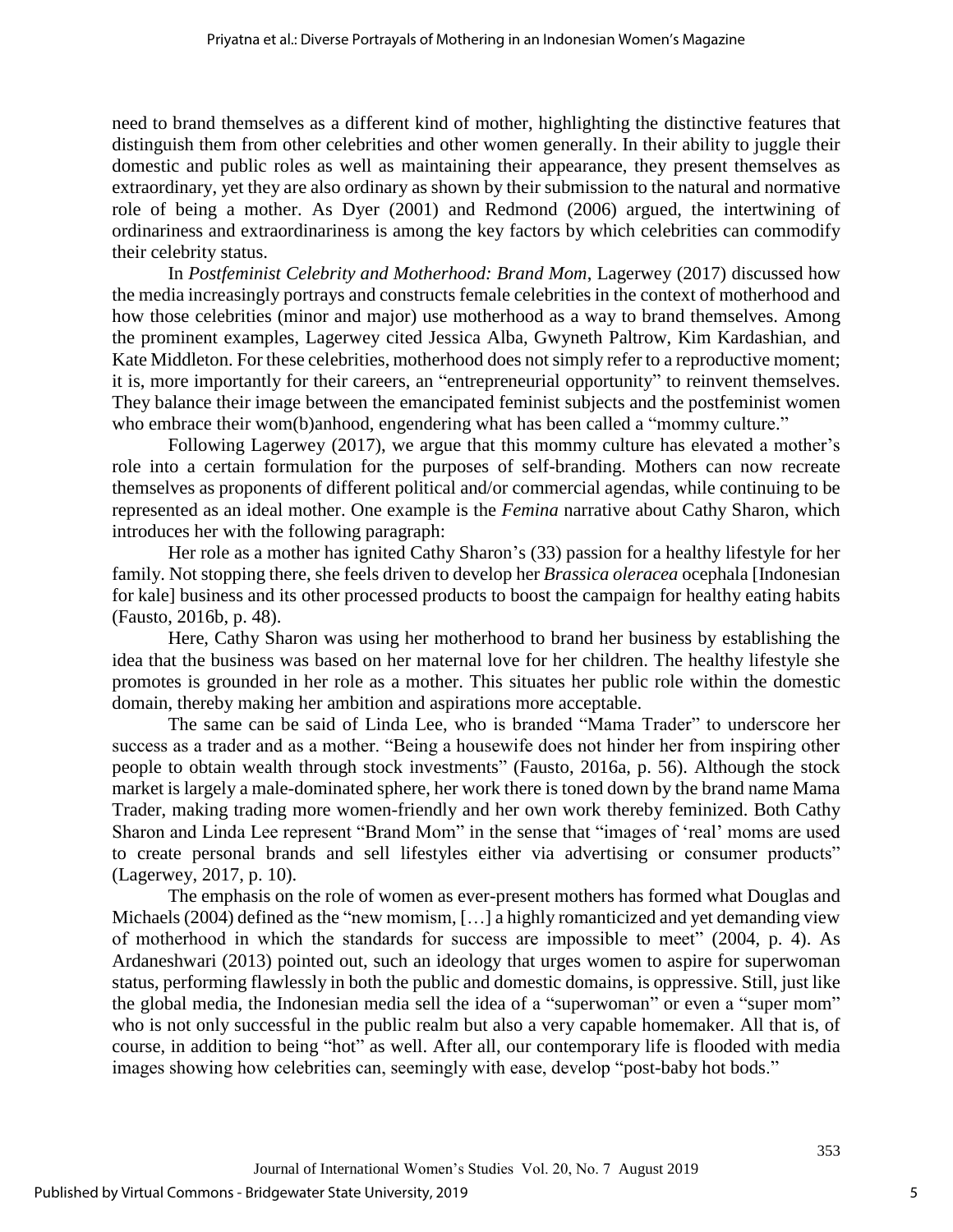#### **Mothering and childrearing**

In this section, we turn to depictions of childrearing arrangements and the household division of labor. In general, mothering is exclusively gendered and feminized, as shown by narratives that appear to glorify the still-flourishing mommy culture. We aim to show how portrayals of diverse ways of mothering contribute to a more egalitarian construction and understanding. Egalitarian mothering may replace the normative assignment of caring tasks solely to women with a more inclusive arrangement that takes into account the contributions of different members of the family as well as different structures of families. We argue that the portrayal of diverse ways of mothering can help to disrupt the normative ideal of mothering as suggested by mommy culture. As Lagerwey (2017, pp. 117-118) contended:

Mommy culture is one visible manifestation of the ways in which women's reproductive bodies are mobilized as a political battleground for unspoken and unspeakable ideological clashes about the future of the nation and what kinds of people are the most culturally valued citizens. … Celebrity women's maternal bodies serve as instruction manuals of a sort for proper postfeminist citizenship.

Drawing from Lagerwey (2017), it can be argued that mommy culture provides a locus for ideological struggles to define what constitutes good women and good mothers. Celebrities who do not lose heart in their struggle to become pregnant, as well as those who celebrate their fertility, pregnancy, and motherhood, have become heroic role models in the struggle of the womb. At the same time, this obsession also reveals the public's preoccupation with maternal functions. Lagerwey (2017) further argued that this tendency to valorize maternity softens feminist achievements and makes them more acceptable through the performance of motherhood. It is thus not surprising that one of women's most important ideological struggles is their effort to negotiate and balance their successes in both the public and domestic domains, so that their mothering and childrearing can serve to reinforce their postfeminist self.

The negotiation regarding childrearing and domestic chores underlies the contestation between patriarchal ideologies and the (post)feminist stance. Childrearing and domestic work are normatively the predominant responsibilities of mothers. Such responsibilities and obligations not only take up much of women's time but also, more importantly from a socio-cultural perspective, define their femininity and motherhood. Although there have been debates about the appropriate sharing of domestic work, nowadays women are still doing the lion's share of this activity. For women, it is an obligation; for men, it is a form of support and assistance, often regarded as generosity if they participate at all.

In some of the depictions of house chores, husbands are completely absent from the narratives. Although the husbands are mentioned as being somewhat supportive of their wife and of the mother of their children, their role in domestic chores goes unmentioned. This pattern appears, for example, in the portrayals of Linda Lee, Gista Putri, and Cathy Sharon. Although all three contended that they have a supportive husband, they mentioned no specific domestic help provided to them (nor did they affirm that they do everything by themselves). How the domestic chores get done is completely out of the picture. This omission may be due to a perception that admitting that these superwomen resort to paid help could somehow contaminate the portrayal of an ideal, normative mother and wife. The absence of either domestic staff help or any mention of the husband's share of domestic chores confirms the normative expectation of ideal motherhood (and wifehood).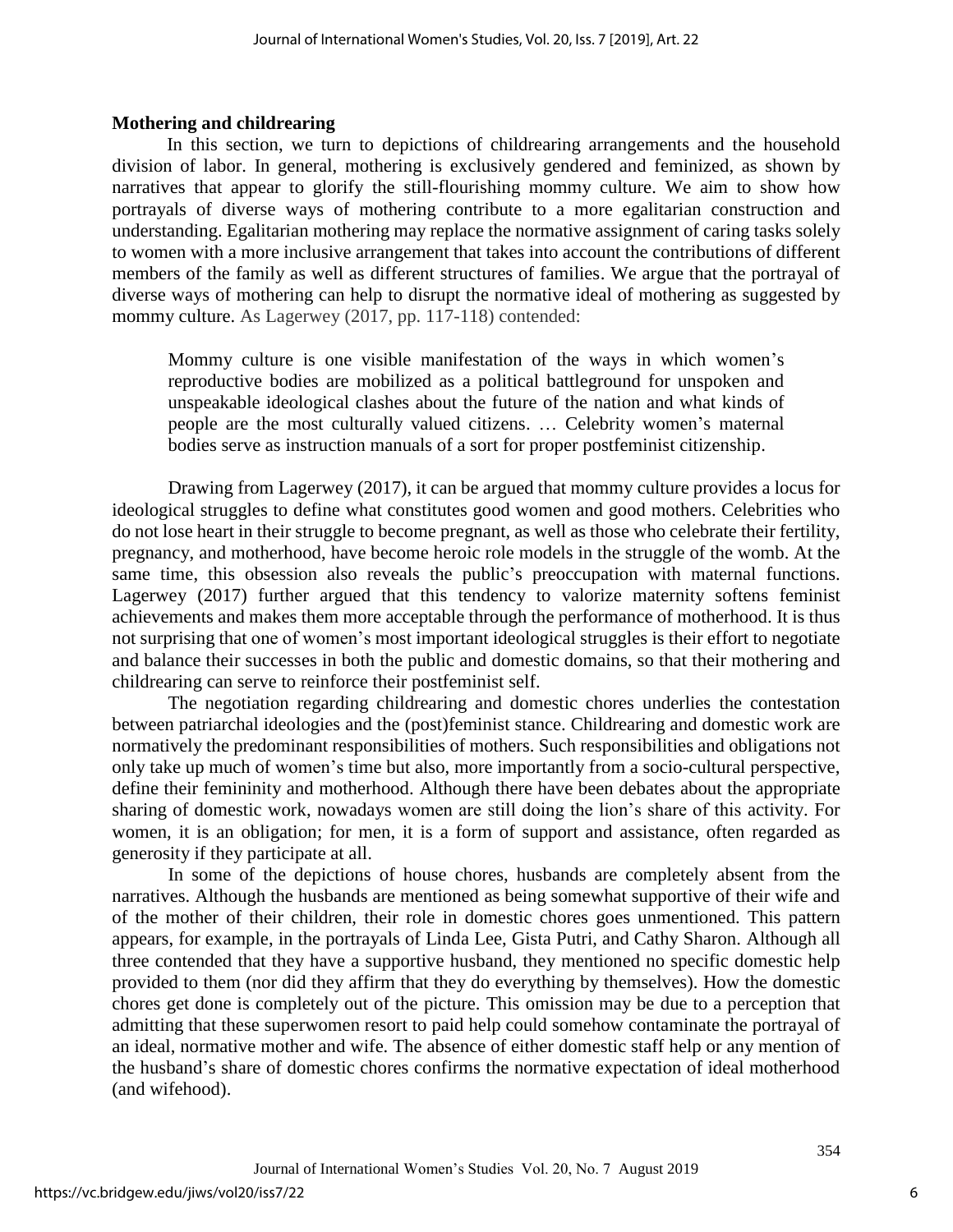This norm can also be clearly seen in the sense of pride shown by the women in the "Hot Mommies" article. For example, in response to the question "You're all very busy. Who is taking care of the little ones?" the three celebrities portrayed in "Hot Mommies" stated the following:

Nagitha: I still take care of Rafathar. Even though I can leave him at my mother's place or my mother-in-law's, in general I take care of him myself. I am used to taking care of my youngest brother because I never have any nannies.

Jenny: My firstborn, Keiko Matsui (6), is already in first grade, and her sibling is in kindergarten. To ease the situation, I arranged for them to be picked up and brought home by a school pickup service. But I still cook their meals myself. So, I wake up at 5:15 every day to prepare their meals, their lunches, and two snacks.

Shareefa: My activities now focus on taking care of my son and my husband, Ferry Icksan. So far, we haven't used any help from babysitters or domestic helpers. We want to be by our son during his golden period ("Hot Mommies! ," 2016, p. 61).

The three celebrities viewed domestic work as their responsibility, and none of them mentioned any help extended by their husbands. They also took pride in explaining that they do it all without any help from either family members or domestic workers (the latter source of assistance is quite common in Indonesia). Their pride implies that these values are closely connected to their ability to carry out the normative ideal of motherhood.

In an otherwise rather downcast portrayal of single mothers, *Femina* depicts a more empowering and inspiring portrayal of motherhood through the lives of Marina Ivie and Rita Padawangi. Marina Ivie was abandoned by her husband only six months after the birth of their long-awaited baby, Jayson (Priandarini, 2015). Rita Padawangi split from her husband after eight years of marriage because "she is working full time and traveling a lot; she is often accused of having transgressed against her fate (*Kodrat*) of being a woman" (Smita, 2016, p. 59). This accusation targeted at career women like Rita Padawangi is not unusual; in fact, one of the present authors has also experienced it intensely. Feminist scholars have long identified the need to break the myth of women's destiny to be housewives and the second sex. The norm of ideal motherhood positions women as the only caregivers, responsible for attending to the needs of their husband and children. A presumed failure to perform this responsibility fully is regarded as transgressive. The challenge for single mothers is to parent singlehandedly while also assuming the responsibilities of breadwinner and care provider at the same time. Both women were portrayed as coping well with the situation, balancing their mothering and their career.

The narrative on Rita Padawangi described her as having bonded well with her two children, who have strengthened her in their own simple way; "They are the ones who always keep her spirit high through simple words like 'I love you, Mami' or their hugs every day" (Smita, 2016, p. 59). We find her portrayal most appealing because it is more nuanced. It does not describe her as a postfeminist mother with flawless achievements in both the domestic and professional domains, but instead depicts her difficulties in maintaining a successful career as well as the personal risks to which a successful woman is often exposed. The article does not depict Rita as a perfect mother—rather, it illuminates the various "challenges" that leave her unable to fulfil her ideal obligations as a mother—yet she still feels "lucky" to have her children with her.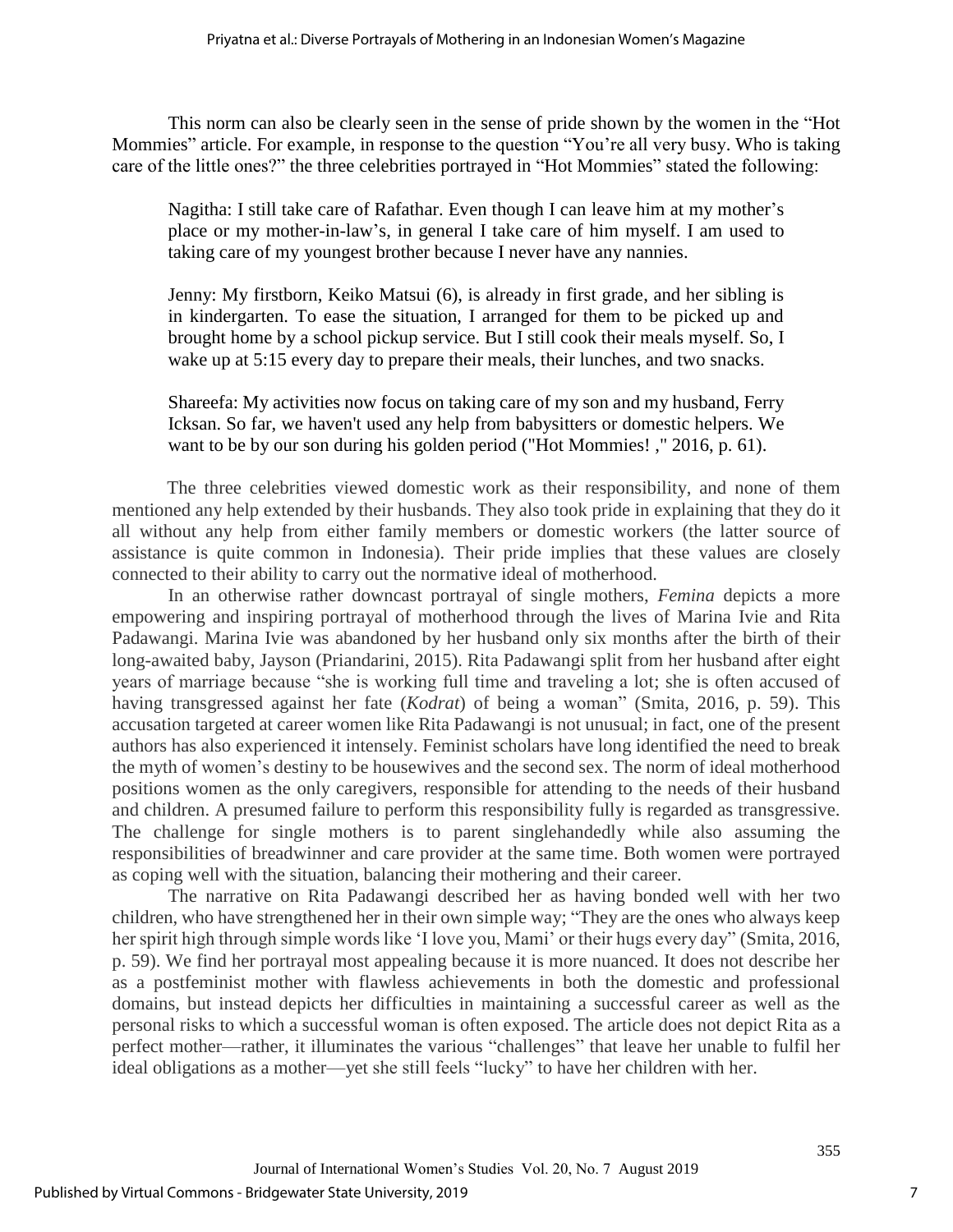Mariana Ivie, in her article, radiated a similar positive attitude toward life, even though she is both a single mother and disabled. She was grateful that she could give birth to a healthy baby son, but her condition restricted her ability to perform fully as a mother; "Being a mother is an invaluable experience. But with only one leg, I have difficulty in doing even the simplest thing" (Priandarini, 2015, p. 80). Having a son pushed Mariana to improve herself and to pursue becoming equipped with a prosthetic leg, which she obtained through crowdfunding from GiveForward.com. The new leg enabled her to function more fully as a mother. The story quoted Mariana's ecstatic post on her Facebook page: "A few days after I wore the prosthetic leg, my son, Jayson, and I watched Sesame Street on the television. When the music played, for the first time in our life, I could dance with him" (Priandarini, 2015, p. 80). Just as Rita Padawangi was portrayed positively despite being a single mother, so was Mariana, in spite of her disability. She is depicted as having the will power to overcome her disability, but in addition, the disability becomes a motivating force spurring her on to success. Furthermore, becoming a mother pushed Mariana to overcome rather than succumb to her physical limitations.

A more egalitarian portrayal of mothering appears in the narrative about Monika Indriasari. She can keep up with her busy schedule because of the help offered to her from many sources, including her husband. His contribution is explicitly described as "carrying out the domestic chores, from making breakfast to helping with their children's schoolwork, from taking their children out to attending school meetings" (Larobu, 2016, p. 52).

We would suggest that sharing the role of mothering with the husband is a form of "feminist" mothering" (Green, 2009) because it provides an alternative to the gender-based division of labor under which all the domestic tasks fall to the woman. Tjendera Widjaja, who is portrayed in an advertorial narrative, remembered how her mother always emphasized the importance of having a career or other public role, not just tasks at home. Now, having become married herself, Tjendera stressed that "it is important to have an equal position in a marriage, not only to respect each other but also to share the responsibilities" ("Perempuan Indonesia," 2015). Though not stated explicitly, a similar desire for shared responsibilities is conveyed by Kamidia Radisti's portrayal. She stated, "I always choose jobs that enable my husband and me to be directly involved with the rearing of our children" ("Cerita Sampul: Menyeimbangkan Peran sebagai Ibu dan Wanita Bekerja," 2015, p. 18). In short, as Monika Indriasari indicated, mothering requires teamwork, and the husband and wife are a team who "complete each other" (Larobu, 2016, p. 52).

In her seminal work *Of Woman Born*, Rich (1995) declared that motherhood must be understood as an institution and an experience. In this case, whereas motherhood as an institution is largely patriarchal and "male-defined," motherhood as experience can be considered a "source of power" (O'Reilly, 2004, p. 2). In other words, motherhood as experience is the equivalent of mothering as a form of feminine agency.

## **Conclusion**

In this paper, we have examined the different representations of mothering in *Femina*, Indonesia's leading women's magazine. In general, within their different contexts, all mothers are described as balancing and performing effectively their responsibilities in the public and private domains, with or without help from either their spouses or domestic assistants. All narratives suggest that women cherish their role as a mother, and mothering is seen as an empowering task and not simply a burden. In some cases, mothering has extended its meaning from a caring function to encompass empowering and inspiring functions as well. Being a mother has given these women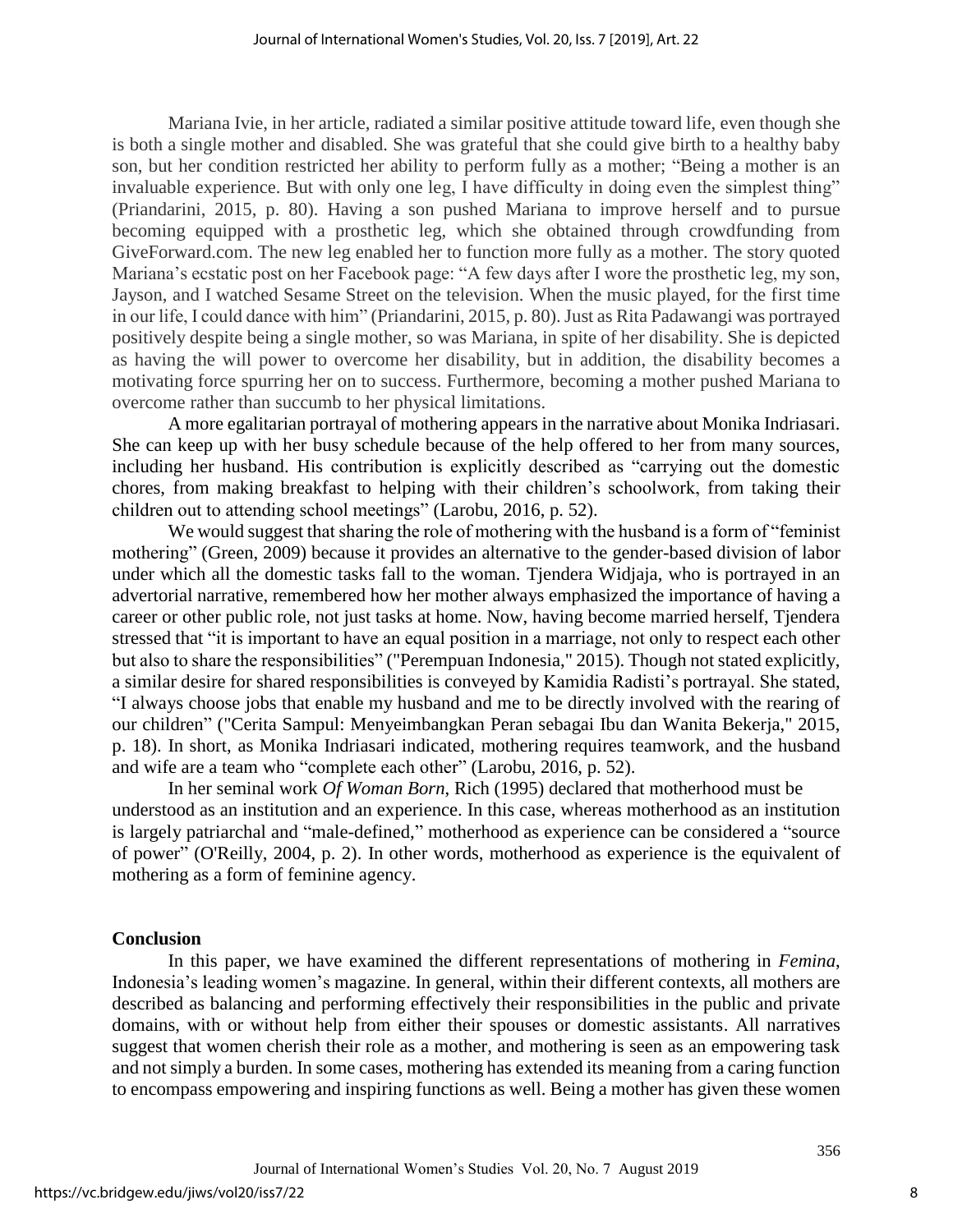a place to manifest their interests and aspirations—"to make changes," as Rita Padawangi asserted (Smita, 2016, p. 59). Despite the predominant portrayal of a perfectly balanced experience of motherhood, the magazine displays the different contexts entailed in mothering. Overall, however, the message is that the functions traditionally associated with mothering remain gendered, in that women continue to be the primary care provider not only for their children but also for their husband.